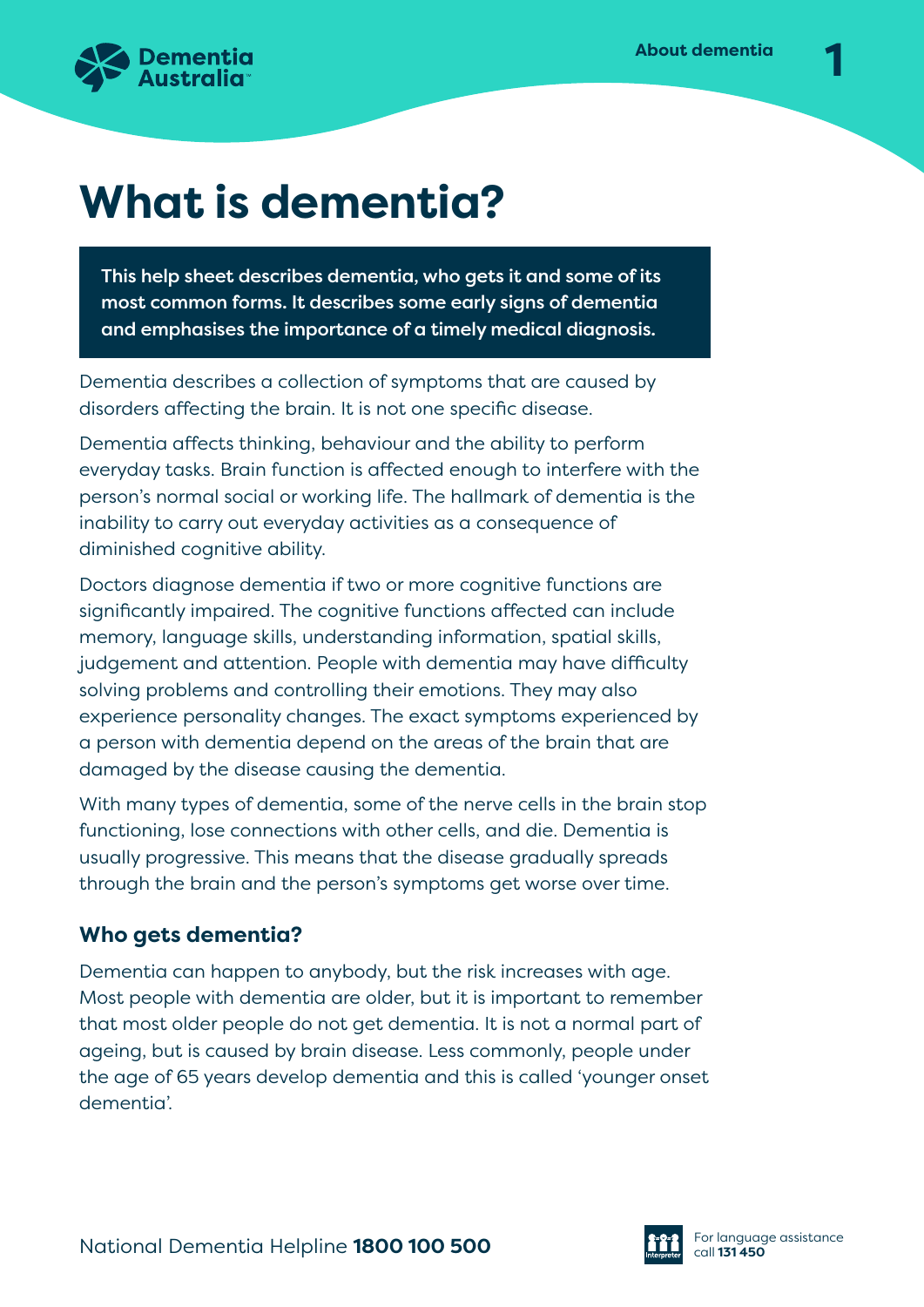

There are a few very rare forms of inherited dementia, where a specific gene mutation is known to cause the disease. In most cases of dementia however, these genes are not involved, but people with a family history of dementia do have an increased risk. For more information see the help sheet **About Dementia 10: Genetics of dementia**.

Certain health and lifestyle factors also appear to play a role in a person's risk of dementia. People with untreated vascular risk factors including high blood pressure have an increased risk, as do those who are less physically and mentally active. Detailed information about dementia risk factors is available at **[dementia.org.au/risk-reduction](http://www.dementia.org.au/risk-reduction)**.

#### **What causes dementia?**

There are many different diseases that cause dementia. In most cases, why people develop these diseases is unknown. Some of the most common forms of dementia are:

#### **Alzheimer's disease**

Alzheimer's disease is the most common form of dementia, accounting for around two-thirds of cases. It causes a gradual decline in cognitive abilities, often beginning with memory loss.

Alzheimer's disease is characterised by two abnormalities in the brain – amyloid plaques and neurofibrillary tangles. The plaques are abnormal clumps of a protein called beta amyloid. The tangles are bundles of twisted filaments made up of a protein called tau. Plaques and tangles stop communication between nerve cells and cause them to die. For more information see the help sheet on **About Dementia 13: Alzheimer's disease**.

#### **Vascular dementia**

Vascular dementia is cognitive impairment caused by damage to the blood vessels in the brain. It can be caused by a single stroke, or by several strokes occurring over time.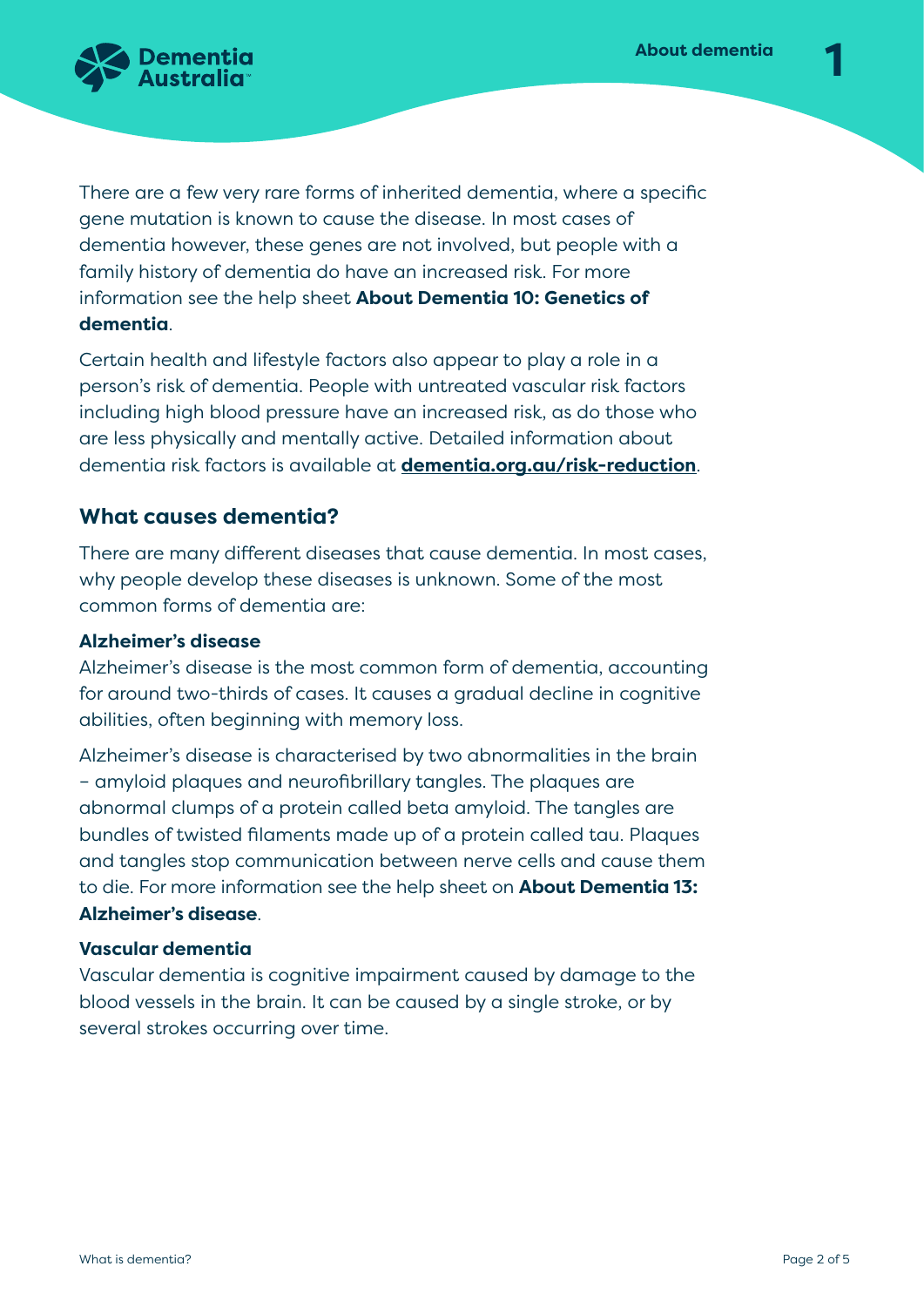

Vascular dementia is diagnosed when there is evidence of blood vessel disease in the brain and impaired cognitive function that interferes with daily living. The symptoms of vascular dementia can begin suddenly after a stroke, or may begin gradually as blood vessel disease worsens. The symptoms vary depending on the location and size of brain damage. It may affect just one or a few specific cognitive functions. Vascular dementia may appear similar to Alzheimer's disease, and a mixture of Alzheimer's disease and vascular dementia is fairly common. For more information see the help sheet on **About Dementia 16: Vascular dementia**.

# **Lewy body disease**

Lewy body disease is characterised by the presence of Lewy bodies in the brain. Lewy bodies are abnormal clumps of the protein alphasynuclein that develop inside nerve cells. These abnormalities occur in specific areas of the brain, causing changes in movement, thinking and behaviour. People with Lewy body disease may experience large fluctuations in attention and thinking. They can go from almost normal performance to severe confusion within short periods. Visual hallucinations are also a common symptom.

Three overlapping disorders can be included with Lewy body disease:

- Dementia with Lewy bodies
- Parkinson's disease
- Parkinson's disease dementia

When movement symptoms appear first, Parkinson's disease is often diagnosed. As Parkinson's disease progresses most people develop dementia. When cognitive symptoms appear first, this is diagnosed as dementia with Lewy bodies.

Lewy body disease sometimes co-occurs with Alzheimer's disease and/ or vascular dementia. For more information, see the help sheets on **Lewy body disease**.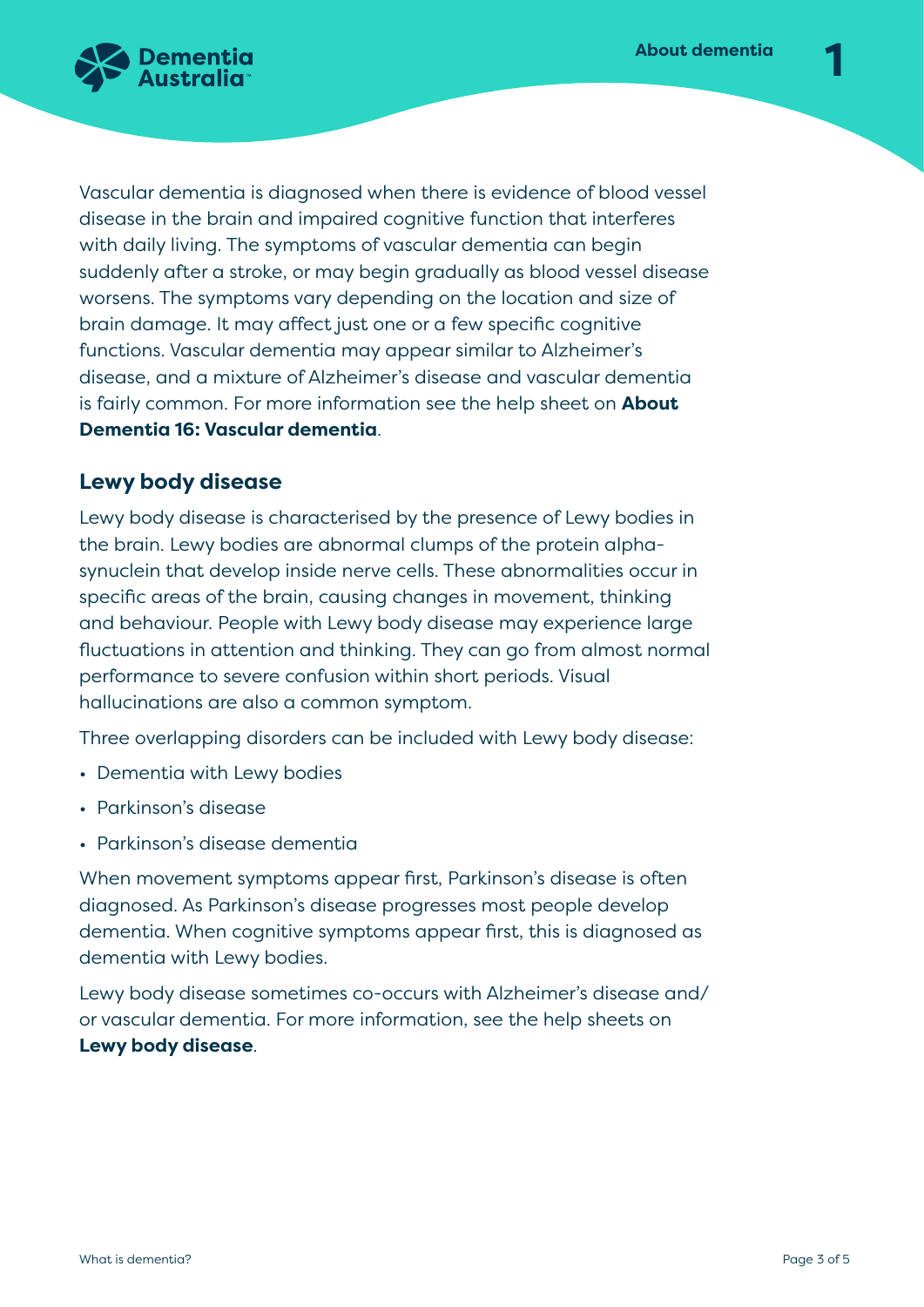

# **Frontotemporal dementia**

Frontotemporal dementia involves progressive damage to the frontal and/or temporal lobes of the brain. Symptoms often begin when people are in their 50s or 60s and sometimes earlier. There are two main presentations of frontotemporal dementia – frontal (involving behavioural symptoms and personality changes) and temporal (involving language impairments). However, the two often overlap.

Because the frontal lobes of the brain control judgement and social behaviour, people with frontotemporal dementia often have problems maintaining socially appropriate behaviour. They may be rude, neglect normal responsibilities, be compulsive or repetitive, be aggressive, show a lack of inhibition or act impulsively.

There are two main forms of the temporal or language variant of frontotemporal dementia. Semantic dementia involves a gradual loss of the meaning of words, problems finding words and remembering people's names, and difficulties understanding language. Progressive non-fluent aphasia is less common and affects the ability to speak fluently.

Frontotemporal dementia is sometimes called frontotemporal lobar degeneration (FTLD) or Pick's disease. For more information, see the help sheet on **About Dementia 17: Frontotemporal dementia**, or visit the Frontier research group website **[neura.edu.au](http://www.neura.edu.au)**

#### **Is it dementia?**

There are a number of conditions that produce symptoms similar to dementia. These can often be treated. They include some vitamin and hormone deficiencies, depression, medication effects, infections and brain tumours.

It is essential that a medical diagnosis is obtained at an early stage when symptoms first appear to ensure that a person who has a treatable condition is diagnosed and treated correctly. If the symptoms are caused by dementia, an early diagnosis will mean early access to support, information and medication should it be available.